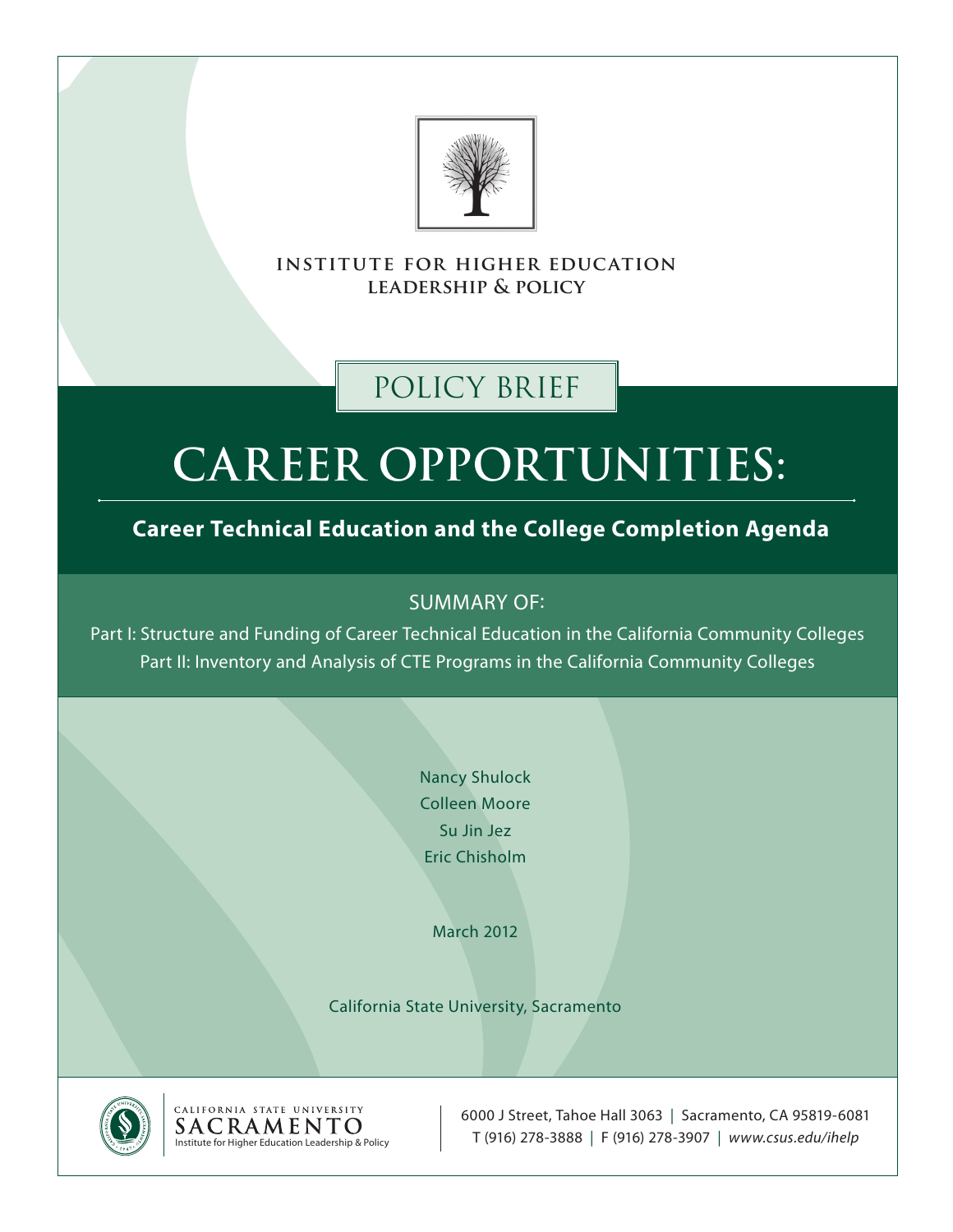## **The Importance of Career Technical Education to the College Completion Agenda**

The Obama Administration has helped articulate the important role community colleges play in educating our nation's workforce and boosting the economy. With a large share of projected job openings requiring college education of less than a bachelor's degree<sup>1</sup> and offering family-supporting wages, the nation's community colleges can make a huge contribution toward a competitive national workforce. Community colleges offer a broad array of career-oriented certificates and associate degrees through what is generally called "career technical education" or CTE. Policymakers across the country are hoping to rely heavily on community college CTE programs to recharge their economies by helping students earn credentials with labor market value.

Our research reveals that this great potential for CTE to contribute to college completion and the California economy is not being realized. As we explained in our 2011 report The Road Less Traveled,<sup>2</sup> students are not widely encouraged to pursue CTE programs and those who do make far more progress in completing course work than they do in acquiring credentials in their fields. Although one third of community college course enrollments are in courses classified as vocational, only 3% of all entering degree seekers earn vocational associate degrees and only 5% earn certificates.<sup>3</sup>

This brief is a summary of the first two reports in a four-part project (Figure 1) to continue to identify

> Figure 1 IHELP Research Agenda to Improve the Policy Environment in Support of CTE

- Part I: Overview of structure and funding for CTE and identification of key issues (released January 2012)
- Part II: Inventory and analysis of CTE certificates and vocational associate degree programs (released February 2010)
- $\blacksquare$  Part III: Effective state policy approaches used in other states to support CTE
- Part IV: Comprehensive analysis of state policy environment affecting CTE in California and recommendations for policy change

challenges facing CTE and ways to deliver better results for students and the California workforce. The first report, released January 2012, provides an overview of the complex structure and funding arrangements for the CTE mission and the closely related economic and workforce development (EWD) mission. The second report, released February 2012, examines the full set of career-oriented credentials offered by the California Community Colleges (CCC).4 The entire four-part study is guided by a set of criteria that characterize an effective CTE enterprise in support of student success and a competitive state workforce (Figure 2).5

This is an important and opportune time to accelerate efforts to strengthen and streamline CTE: new system directions for student success, new system leadership for workforce and economic development, and new opportunities to compete for external funding, all bode well for raising the profile of CTE within the system; business and industry groups are seeking solutions to California's projected shortage of educated workers, especially in critical sectors such as health care and professional, scientific and technical services; and CTE faculty and staff across the colleges are eager to demonstrate and enhance the benefits of career education to California's economy.

Figure 2 Criteria for an Effective Career Technical Education Mission

- 1. Programs articulate with K-12 where appropriate
- 2. Prospective students are helped to identify and enroll in community college CTE programs of interest
- 3. Program offerings adapt to changing labor market needs
- 4. Efficient pathways exist for transition into entry level credentials and advancement through credential levels
- 5. Students and employers understand the skills and competency outcomes of credential programs
- 6. Credentials offered have market value for students, as validated by outcomes data
- 7. Resource allocation for CTE programs is predictable and responsive to workforce priorities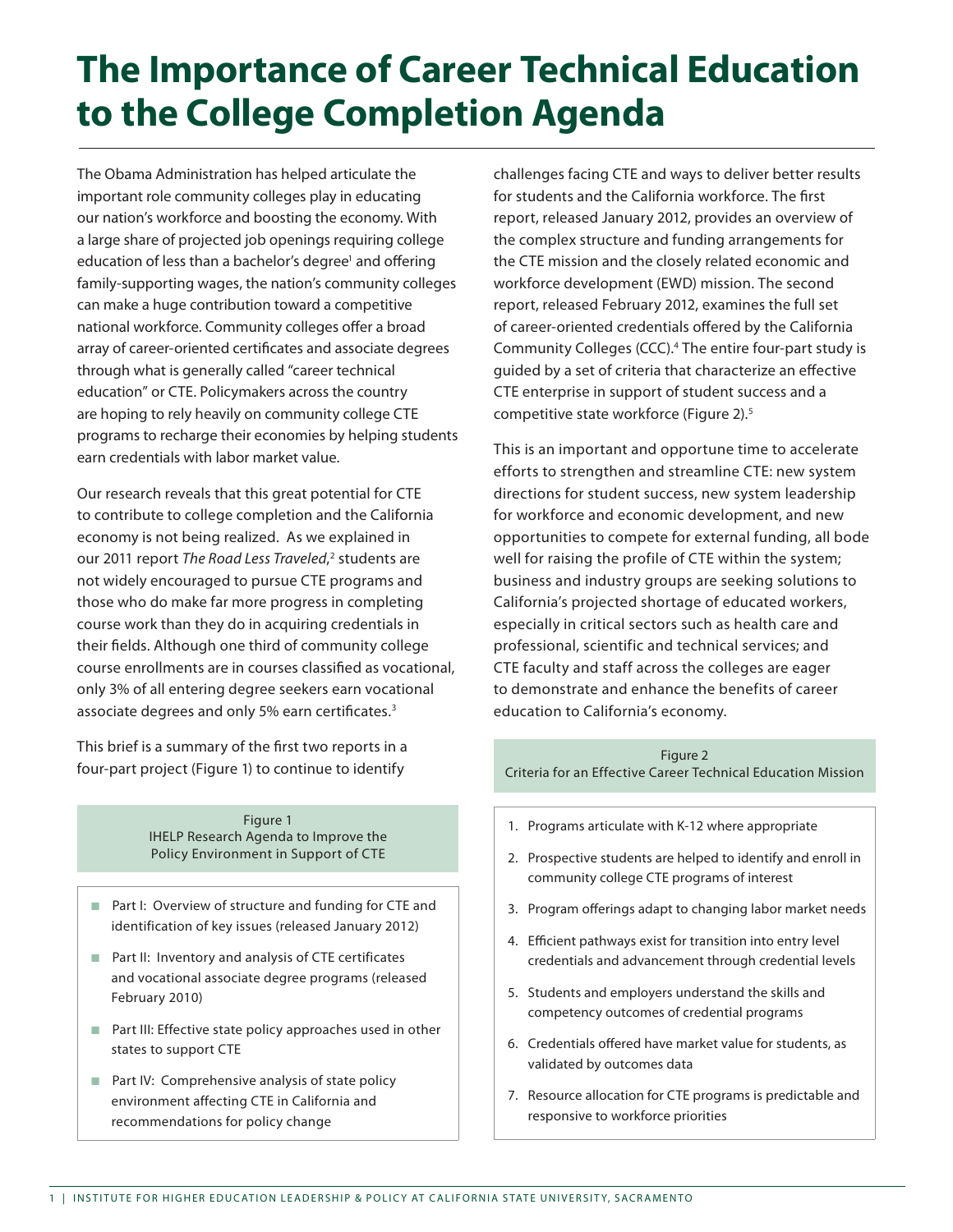## **Part I - Structure and Funding of Career Technical Education in the California Community Colleges**

The community colleges play a lead role within California's workforce development system, which is focused on helping students, unemployed adults, incumbent workers and underemployed workers obtain the skills and credentials needed to participate successfully in the workforce and make progress along a career pathway and in wages earned. Our interest in this project is primarily in the capacity of the CCC to deliver education and training that leads to credentials of value to students and employers and contributes to a competitive state workforce.<sup>6</sup>

Figure 3 illustrates the organizational structure of EWD and CTE at the Chancellor's Office and across the colleges.7 Our interest extends beyond CTE to encompass the Economic and Workforce Development mission as it relates to and interacts with CTE.<sup>8</sup> CTE and EWD are separate but highly related missions – with CTE focused primarily on serving students through credit-based programs and EWD primarily serving employers by addressing the education and training needs of industries of economic importance to the state and its regions.<sup>9</sup> We include EWD in our study because of its potential to help shape a workforce-relevant CTE mission. Our research to date confirms that there is a clear rationale for sustaining separate CTE and EWD missions but that better collaboration across the two missions would strengthen the CTE mission.

### **Key Issues**

**Structure is fragmented and overly complex.** The administrative structure in support of CTE and EWD is extraordinarily complicated and seemingly inefficient. As an outgrowth of serial legislative priorities and actions, programs have been layered one after another leaving a structure that is highly fragmented. It is hard for those within an organization to work toward a common goal if they are unfamiliar with all the related parts and how their own efforts might complement, overlap, or even duplicate those of others. Our effort to map out all the pieces to illustrate in Figure 3 was problematic because of the sheer number of programs and the absence of any authoritative compendium of them. Many of the programs appear to have near-identical purposes and the administrative structures do not appear to be logically organized. Organizing economic development and career education by *industry sector* is gaining traction around the country.<sup>10</sup>

However, the sixty Regional Centers (organized around ten priority areas), the twelve Statewide Collaboratives, and the twelve Statewide Advisory Committees are organized around a mixture of industry sectors and capacity building. The industry sectors that are addressed vary by entity and some vital industry sectors are not addressed at all by these three entities.

#### **Silos marginalize CTE and hinder program vitality.**

An especially problematic aspect of the administrative complexity is the silos that have developed at the Chancellor's Office between the division of Academic Affairs and the division of Economic Development and Workforce Preparation and, within the latter division, between EWD and CTE. The organizational separation of the whole area from Academic Affairs (a separation largely mirrored at the college level) contributes to the marginalization of career education across the community college system. The lack of integration of CTE and EWD diminishes the impact that EWD partnerships with industry have on keeping the CTE curriculum vital.

#### **Reliance on competitive grants distorts resource**

**allocation.** As shown in Figure 3, the combined missions of EWD and CTE are funded from a large variety of state, federal, and nongovernmental sources. State funds flow primarily through the Chancellor's Office and consist of the regular enrollment-based funding that supports all academic programming and categorical program allocations that support CTE and EWD largely through competitive grants. Federal funds, through the Perkins Act, the Workforce Investment Act, and other federal agencies, provide support to the Chancellor's Office and directly to colleges, also largely through competitive grants. Colleges and districts supplement those two major funding sources with grants and contracts from private foundations and employers. A reliance on competitive grants has several shortcomings. First, the uneven capacity of colleges to compete successfully for grant funding results in a "rich get richer" scenario. Second, competition for funds can impede more efficient cooperative efforts and lead to unnecessary duplication of programs or services within a region. Third, as colleges feel compelled to chase specialized grant opportunities, the overall mission gets shaped by the existence of the grants, potentially misaligning resources with state and regional needs.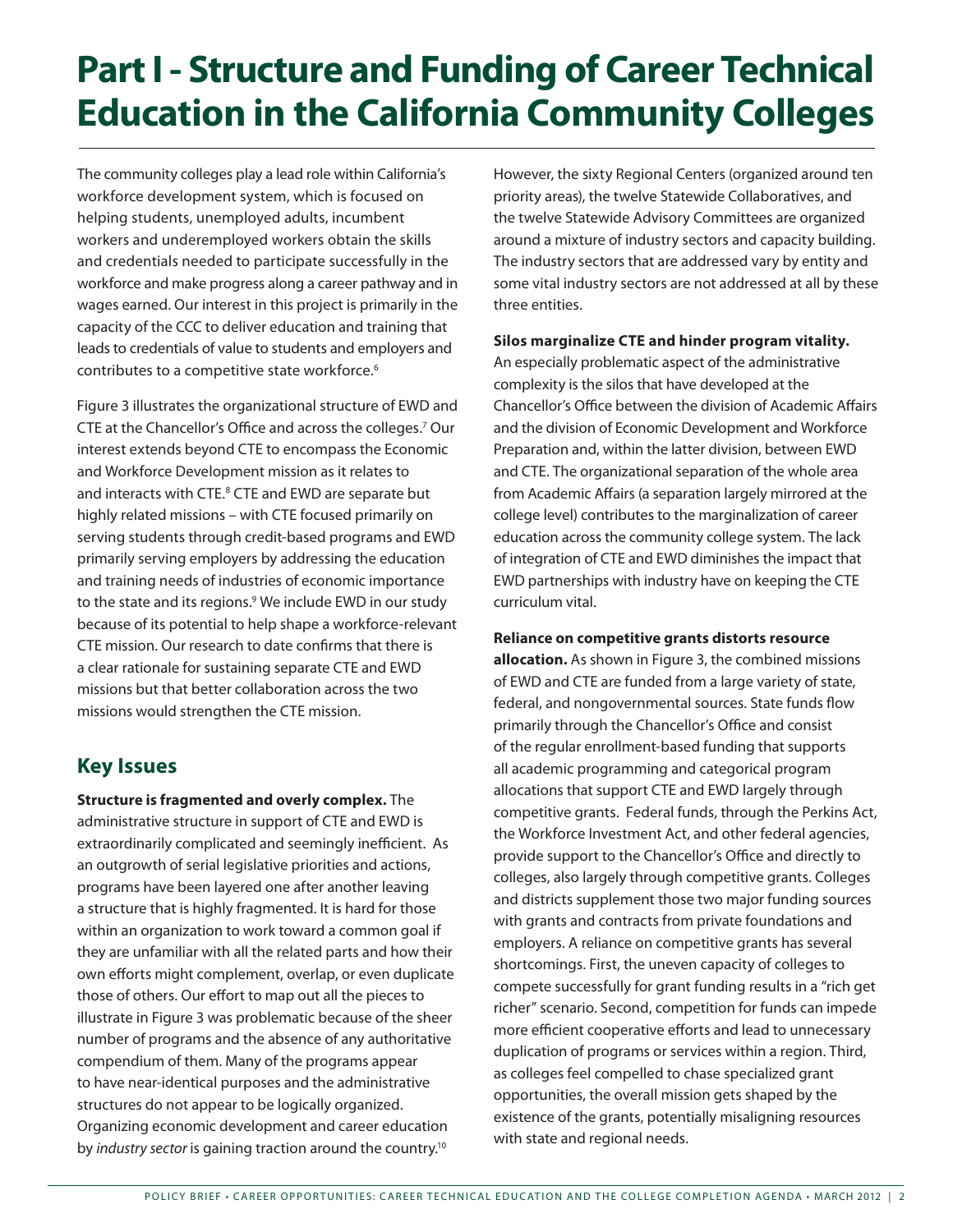## **Part I - Structure and Funding of Career Technical Education in the California Community Colleges**



**Construments** Conserves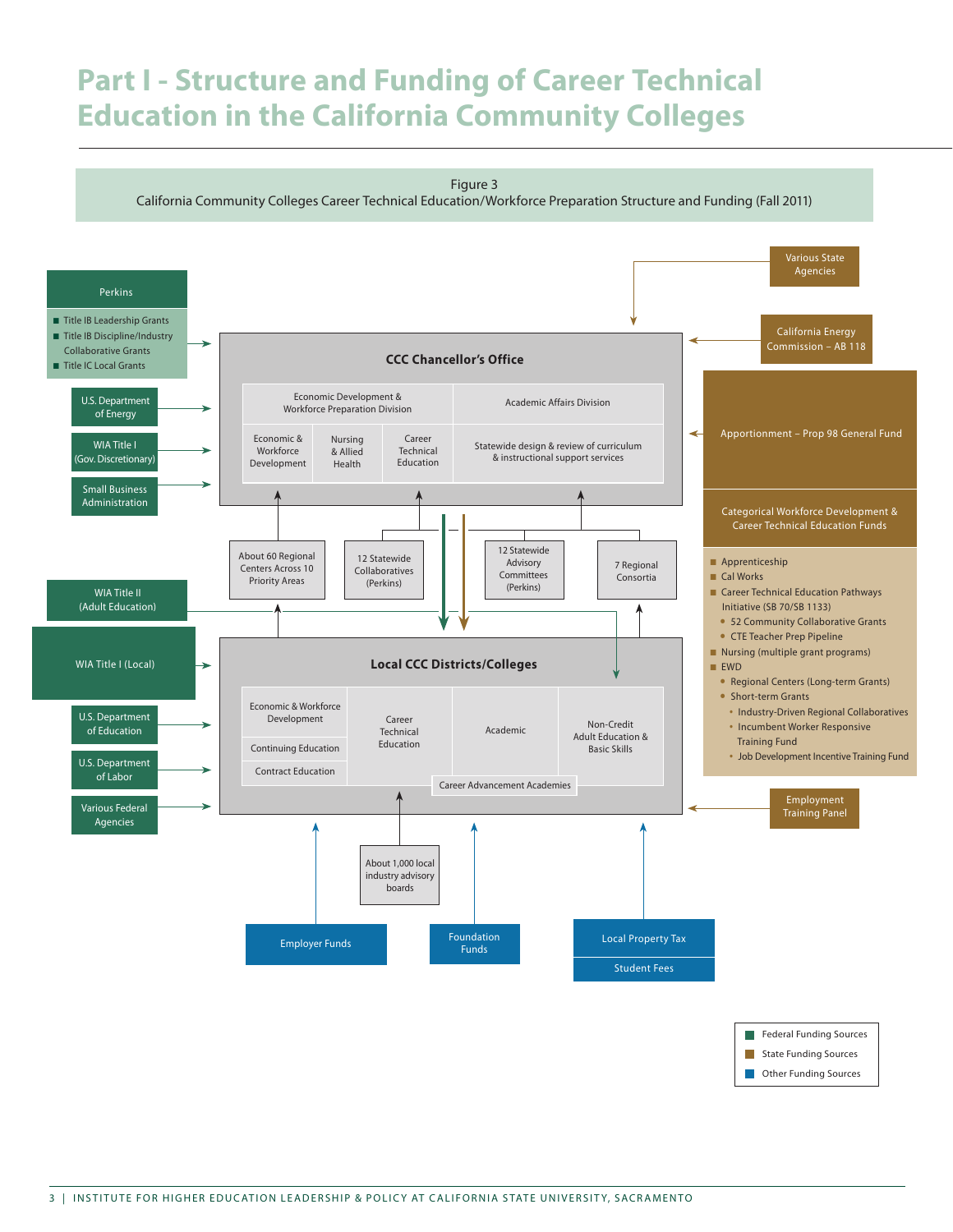**Chancellor's Office lacks capacity to provide strategic leadership.** The Chancellor's Office lacks the funds, staff, and authority to provide strategic leadership over the CTE and workforce development missions. It serves primarily a compliance and grant administration function. While workforce development and training must be tailored to regional needs, local efforts would be strengthened by a Chancellor's Office with the capacity to:

- n promote a common vision around industry sectors
- $\blacksquare$  leverage and maximize funding for the system in support of that vision
- $\blacksquare$  ensure that all colleges have quality labor market data to guide planning
- $\Box$  coordinate industry sector strategies around skill and competency standards
- $\blacksquare$  minimize duplication within regions and ensure equity across regions in capacity to fulfill the mission
- $\blacksquare$  align not-for-credit and credit pathways and develop effective credentials to meet workforce needs
- n promote expeditious program approval and timely discontinuation of low-priority programs
- $\blacksquare$  lead the transition from course-based to programbased approaches to CTE
- $\blacksquare$  develop robust accountability systems that report student and programmatic outcomes.

**Accountability for outcomes is inadequate.** State accountability reporting consists primarily of annual counts of degrees and certificates by field and extensive reporting of activities and enrollments. Outcomes by program are not reported because, with few exceptions, students do not officially enroll in CTE programs. Colleges can track course outcomes but not program outcomes, so there is no clear basis for evaluating how well subscribed a program is or how many program entrants complete it and reap benefits in the labor market. Further, the CCC has not yet systematically linked its data to employment data to be able to report labor market outcomes (employment and earnings) for students who have enrolled in CTE programs or courses.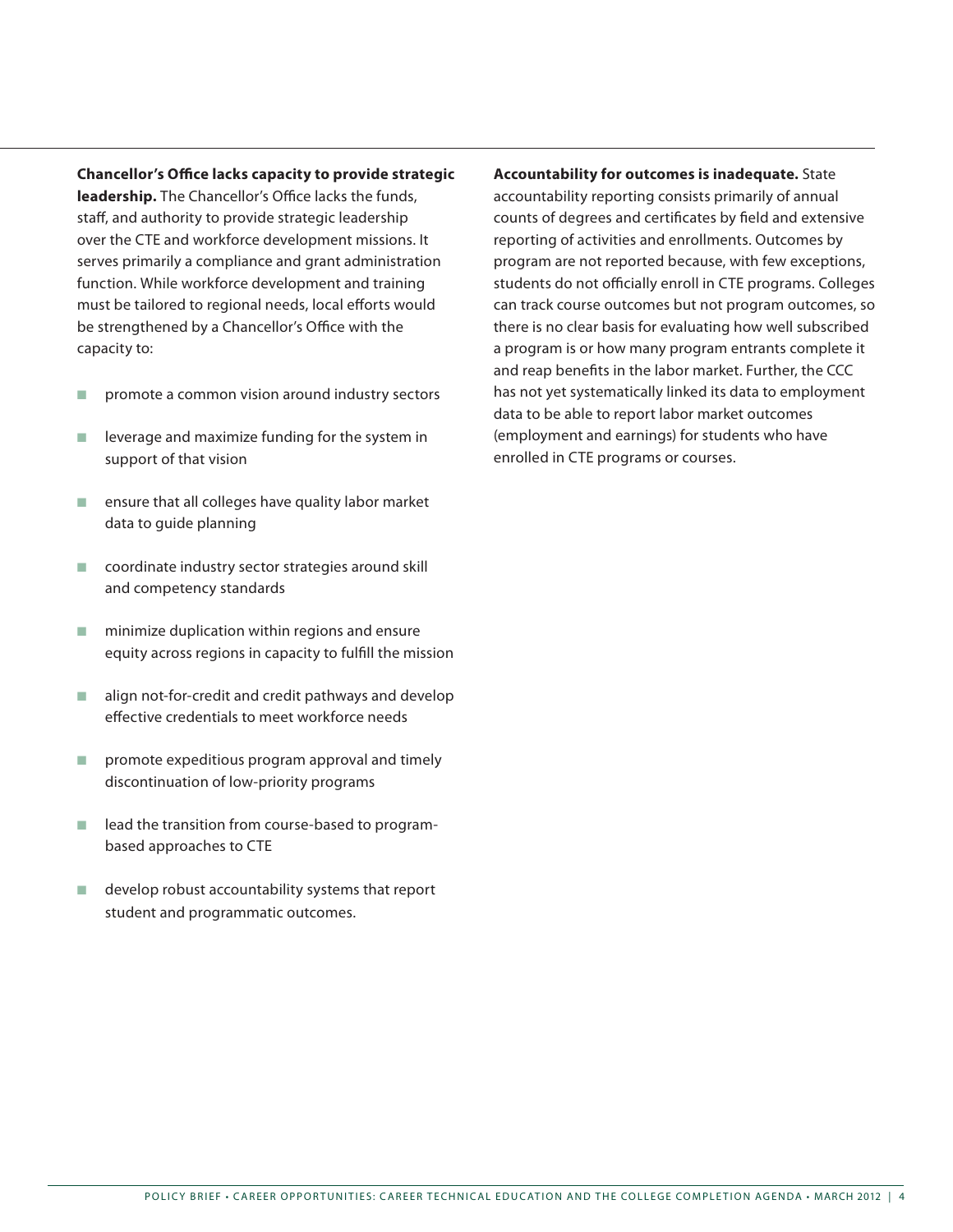## **Part II - Inventory and Analysis of CTE Programs in the CCC**

We compiled and analyzed an inventory of CTE programs across the CCC to provide baseline information about the range of CTE programs that the colleges offer and in which students enroll. We analyze program information as a basis for understanding how well the breadth and complexity of CTE programming within and across colleges meets students' needs to identify, enroll in, and complete programs with real value in today's labor market. Our analysis suggests that the policies and procedures that have produced the current set of program offerings should be revisited so that the tremendous potential of the community colleges to position students for workforce success can be better realized.

### **Key Issues**

#### **Extensive program offerings appear inefficient.**

The vast array of programs across the CCC does not appear to reflect careful planning around which programs are most essential to meeting the needs of the economy and the interests of students in credentials with real value. The colleges collectively offer about 8,000 certificate programs and 4,500 associate degree programs in 142 CTE fields of study. Each community college offers anywhere from 32 to 275 programs in 7 to 52 fields. Clearly there is a relationship between college size and number of

programs offered, but we found some variability within that relationship. Figure 4 shows that larger colleges generally offer more programs but that some smaller colleges have program offerings disproportionately larger than their enrollment might suggest.

While the colleges offer a wide breadth of programs, enrollments and completions (i.e., reported awards of certificates and degrees<sup>11</sup>) are highly concentrated in a small portion of fields. Across the 2007-08 and 2009-10 school years, the CCC had an average of 347,919 FTES enrolled annually in courses in CTE fields. As shown in Figure 5, the ten highest enrolled fields (just seven percent of the 142 fields) accounted for half of student enrollments. If we extended the figure to include eight more programs, we'd see that 13% of the fields accounted for 75% of the enrollment. Conversely, most fields enrolled few FTES system-wide.

Figure 6 shows that, similar to enrollments, the fields in which students complete a program (i.e., earn a certificate or degree) show a high degree of concentration. Fewer than 6% of all fields produced over half of the awards earned in the three years of data studied. Because completions are heavily concentrated in a limited number of fields, many of the 142 CTE fields offered in the CCC have very few completions. Seventy percent of the fields (or 99 fields) combined account for only 10% of the degrees and certificates awarded.

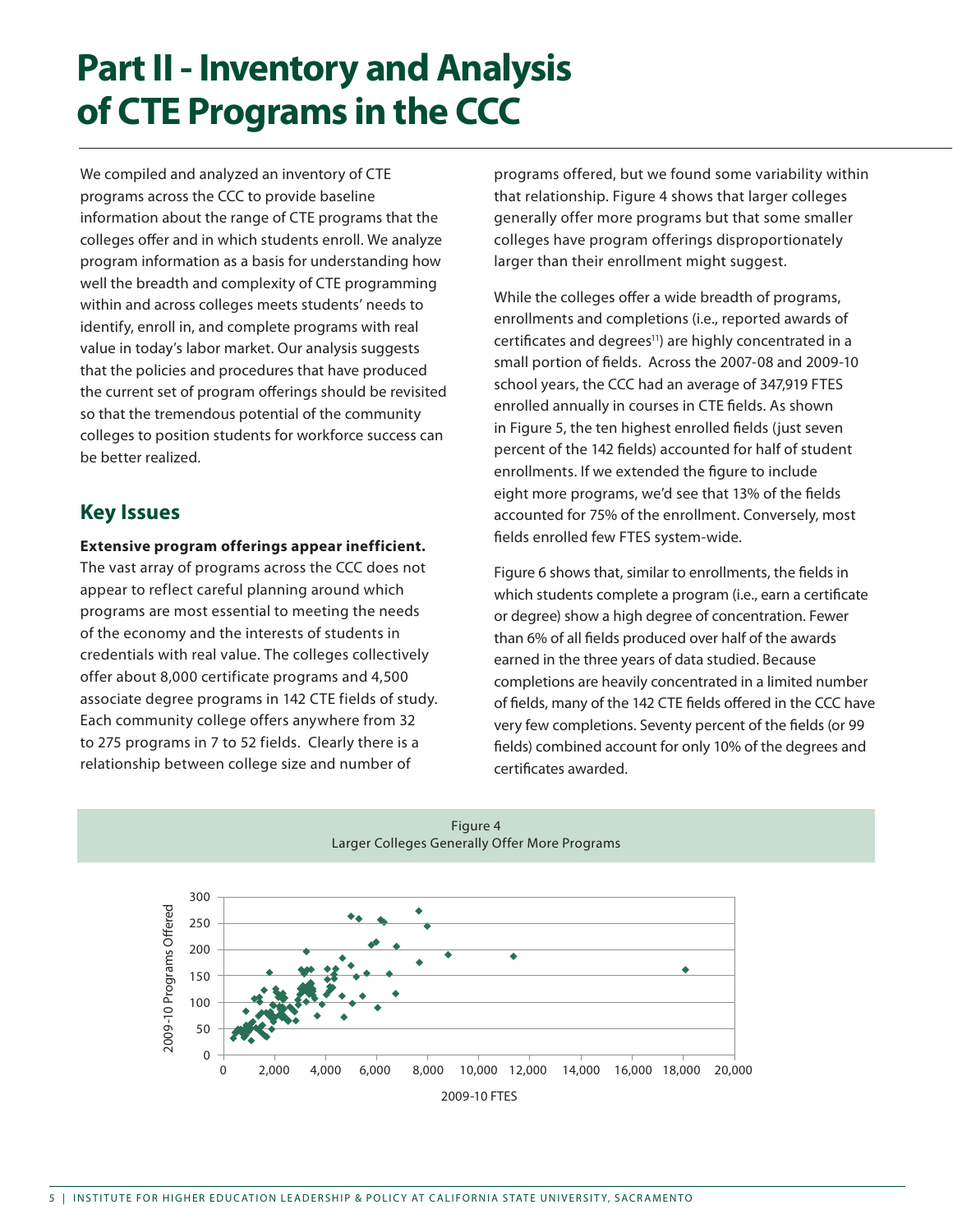#### Figure 5 Enrollments are Highly Concentrated in a Few Fields

| Field                                           | Average Annual FTES,<br>2007-08 to 2009-10 | Percentage of Systemwide<br>FTES (CTE courses only) | Cumulative Percentage<br>of CTE FTES |
|-------------------------------------------------|--------------------------------------------|-----------------------------------------------------|--------------------------------------|
| <b>Administration of Justice</b>                | 29,456                                     | 8%                                                  | 8%                                   |
| Nursing                                         | 26,575                                     | 8%                                                  | 16%                                  |
| Child Development/Early Care and Education      | 22,909                                     | 7%                                                  | 23%                                  |
| Accounting                                      | 19,372                                     | 6%                                                  | 29%                                  |
| Fire Technology                                 | 17,764                                     | 5%                                                  | 34%                                  |
| Office Technology/ Office Computer Applications | 13,328                                     | 4%                                                  | 38%                                  |
| Information Technology, General                 | 11,541                                     | 3%                                                  | 41%                                  |
| Nutrition, Foods, and Culinary Arts             | 11,445                                     | 3%                                                  | 44%                                  |
| <b>Cosmetology and Barbering</b>                | 10,493                                     | 3%                                                  | 47%                                  |
| Automotive Technology                           | 9,610                                      | 3%                                                  | 50%                                  |

#### Figure 6 Completions are Highly Concentrated in a Few Fields

| Field                                       | <b>Total Completions</b><br>2007-08 to 2009-10 | Percentage of Total<br>2007-08 to 2009-10 | Cumulative<br>Percentage |
|---------------------------------------------|------------------------------------------------|-------------------------------------------|--------------------------|
| Nursing                                     | 25,545                                         | 13%                                       | 13%                      |
| Child Development/ Early Care and Education | 20,471                                         | 10%                                       | 23%                      |
| <b>Administration of Justice</b>            | 18,538                                         | 9%                                        | 32%                      |
| Fire Technology                             | 8,921                                          | 5%                                        | 37%                      |
| <b>Business Administration</b>              | 8,801                                          | 4%                                        | 41%                      |
| Accounting                                  | 7,802                                          | 4%                                        | 45%                      |
| Automotive Technology                       | 6,199                                          | 3%                                        | 48%                      |
| <b>Business Management</b>                  | 5,229                                          | 3%                                        | 52%                      |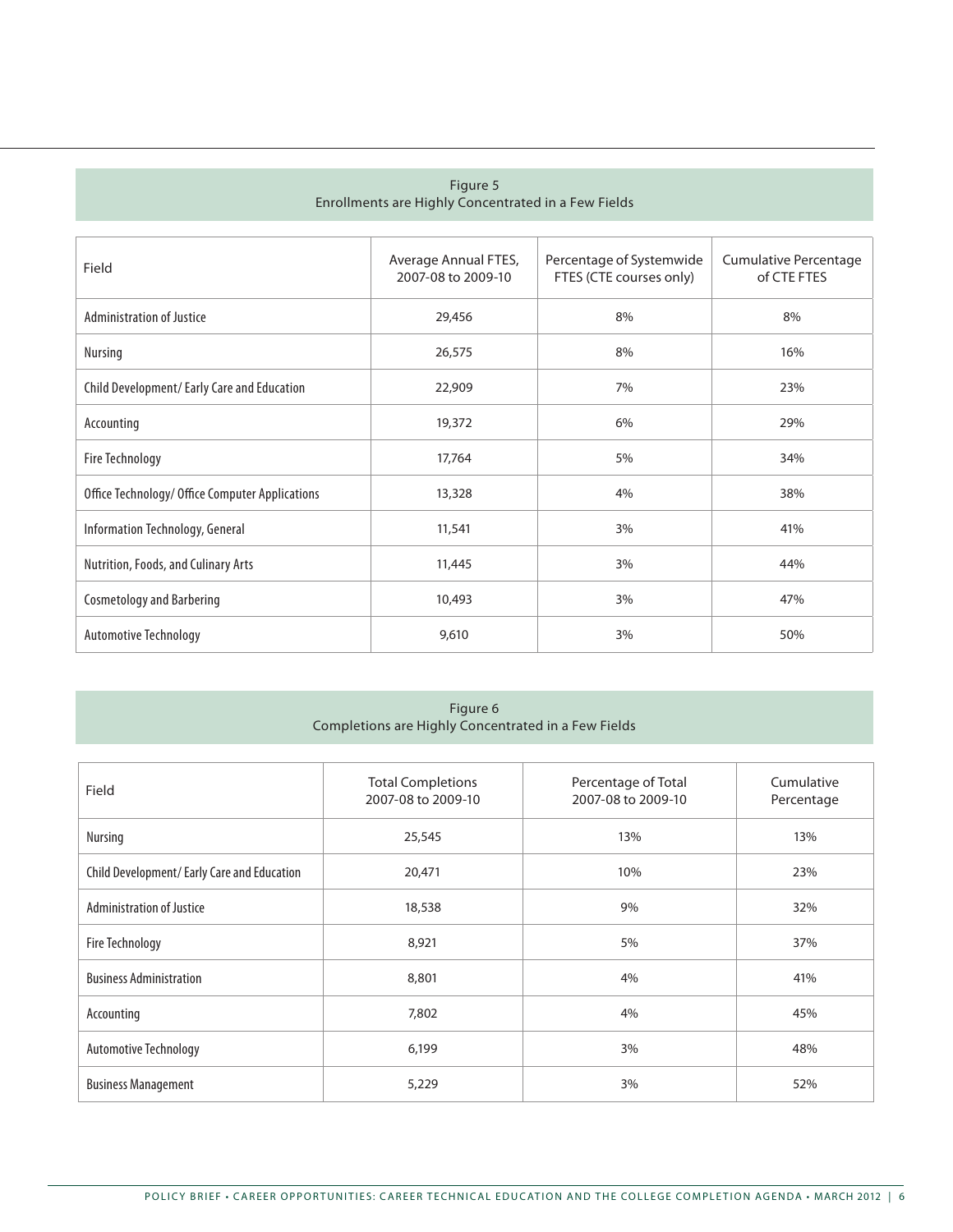## **Part II - Inventory and Analysis of CTE Programs in the CCC**

One reason for the paucity of completions in so many fields may be the tendency of some colleges to offer more programs than can effectively be supported by their enrollment and the size of their faculty.<sup>12</sup> Figure 7 plots the relationship between the total number of CTE completions at a college and the number of programs offered per FTES. It shows that offering fewer programs per student is associated with more certificates and degrees awarded. The dotted line shows generally that colleges on the right side (more programs per enrollment) had more limited completions. This suggests that some colleges may be stretched too thin in their efforts to offer a comprehensive set of CTE programs and may not be able to help as many students complete their programs.

This high concentration of enrollment and completions implies that program review processes are ineffective at keeping program offerings vital. While a few of the small programs may be serving a narrow but critical interest, in general it is inefficient to support many programs that serve few students and contribute little to student success. Such extensive offerings (even if just "on the books" but not currently active) may be confusing for students, who receive little informed counseling about CTE programs.

**Abundance of short-term certificates limits workplace value.** Two-thirds of all certificate programs offered across the CCC are short-term certificates, or certificates of less than

one year, or 30 credits. While some short-term certificates likely provide a good return for established workers seeking additional skills in their field, research suggests they are of little value to young students with no prior college credential or to older displaced workers seeking training for a new career. The abundance of short-term certificates is also evident in the number of completions in CTE fields. Figure 8 shows completions in CTE fields in the last three years as reported to the Chancellor's Office. Forty percent of CTE awards issued by the colleges were associate degrees $13$ and about 20% were longer-term certificates of at least 30 credits. The remaining 40% were short-term certificates of less than one year. If all college-approved short-term certificates were included, that share would likely be substantially higher and the shares of degrees and longerterm certificates would be lower.

Having so much invested in short-term certificate programs likely diverts important state investment in CTE programs that will add more to graduates' earning power and enhance the state's economic prospects. Short-term certificates can be a first step toward a credential providing real economic benefit, assuming they count fully toward requirements for a longer-term certificate or degree and that students understand the pathway from shorter to longer credentials. But it is not apparent from institutional data the extent to which short-term certificates actually serve as building blocks for longer-term ones.





Offerings Per Student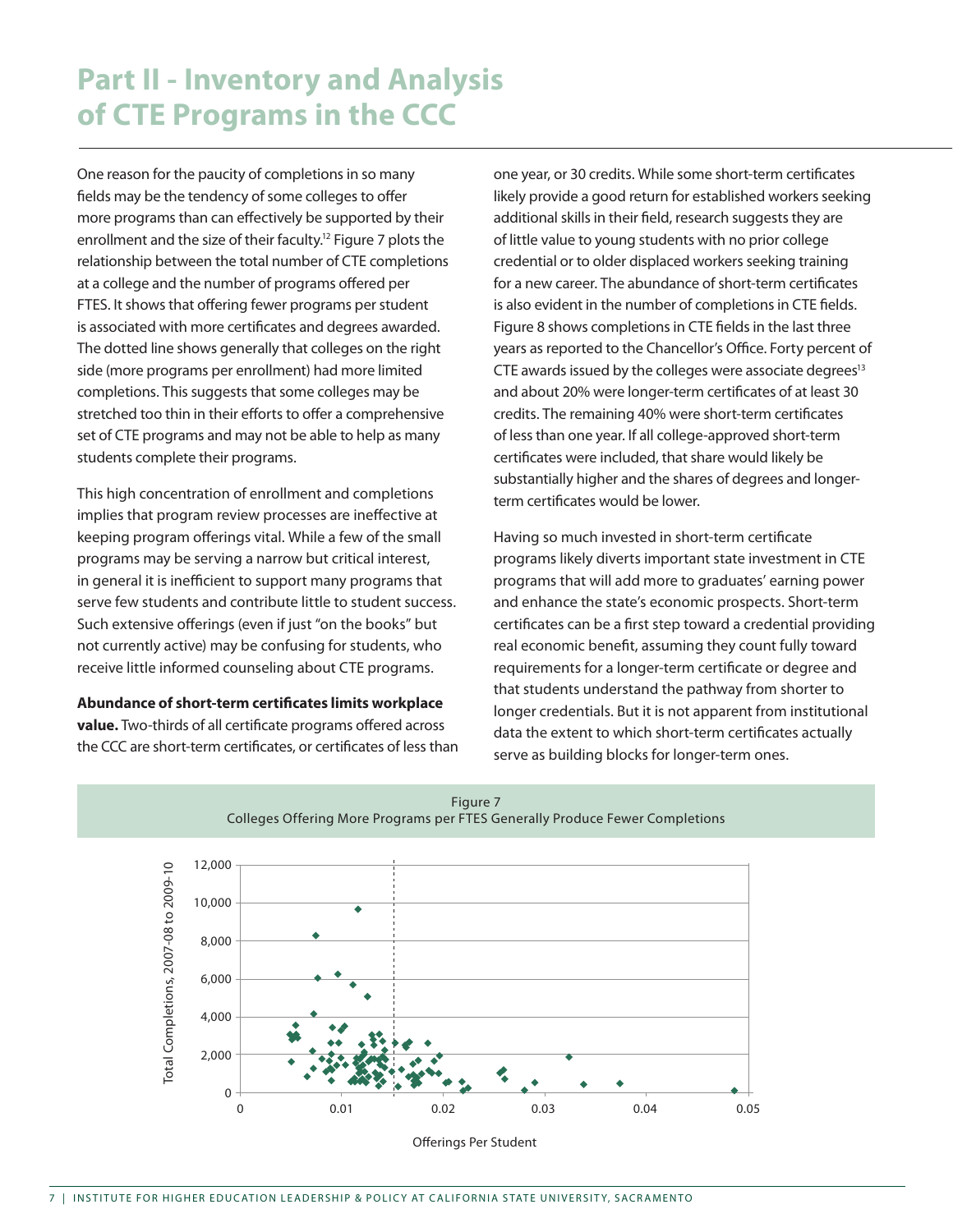#### Figure 8 CTE Completions by Type of Award (includes only awards reported to the Chancellor's Office)

|                          | <b>Total Completions</b><br>2007-08 to 2009-<br>10 | Percentage of Total<br>2007-08 to 2009-10 |
|--------------------------|----------------------------------------------------|-------------------------------------------|
| <b>Associate Degrees</b> | 80,327                                             | 40%                                       |
| Certificates:            |                                                    |                                           |
| $<$ 6 credits*           | 14,920                                             | 8%                                        |
| $6-17$ credits*          | 37,749                                             | 19%                                       |
| 12-17 credits $*$        | 1,396                                              | $1\%$                                     |
| 18-29 credits            | 26,008                                             | 13%                                       |
| 30-60 credits            | 33,962                                             | 17%                                       |
| $>60$ credits            | 4,453                                              | 2%                                        |
| <b>Total CTF Awards</b>  | 198,815                                            | 100%                                      |

\* Figures for these short-term certificates are incomplete. Colleges are not required to report these awards to the Chancellor's Office (certificates of 12-17 credits must be reported only for programs that are approved by the Chancellor's Office). So the percentage of awards that are short-term is likely substantially higher than shown in this table, and the percentage of awards that are degrees and long-term certificates is likely lower.

#### **Variability across similar programs is problematic.**

The considerable inconsistency across similar programs – in name, credit length, course requirements, expectations for basic skills competency – creates unnecessary confusion that prevents good understanding among students and employers about the meaning of particular credentials. For example, Figure 9 shows that the program requirements for an associate degree in Engineering Technology differ significantly at three colleges in the same economic region. Two of the programs require about 30 major credits, while the third requires only 18 major credits. The specific course requirements vary substantially across the programs as well. This variability is also prevalent in certificate programs.

These inconsistencies across programs can be confusing to students and employers who want to understand the skills and competencies one learns in a program. Most unfortunately, this variability can dilute the value of credentials that students earn because employers are uncertain of the skills, knowledge, and competencies that a credential represents.

| Figure 9                                                                        |
|---------------------------------------------------------------------------------|
| Example of Variation across Associate Degree Programs in Engineering Technology |

| Merced College                              | San Joaquin Delta College                        | Modesto Junior College                                |
|---------------------------------------------|--------------------------------------------------|-------------------------------------------------------|
| 30 major credits, as follows:               | 18 major credits, selected from (all 3 credits): | 31 major credits, as follows:                         |
| General Chemistry $(5)$                     | Drafting (Engineering, Computer-aided,<br>П      | General Chemistry $(5)$                               |
| $\blacksquare$ Physics (4)                  | Civil, Machine)                                  | General Physics OR Mech. Heats & Waves (5)            |
| $\blacksquare$ Engineering Materials (3)    | Materials & Measurement                          | Intro to Engineering & Architecture (1)               |
| $\blacksquare$ FORTRAN Programming (3)      | 3-dimensional Modeling                           | <b>Engineering Graphics (4)</b>                       |
| Elementary Mechanics (3)                    | Machine Design                                   | Elementary Statistics $(5)$                           |
| Direct and Alternating Current Circuits (5) | Mech. & Elec. Systems                            | ■ 6 credits from General Computer Lit (3),            |
| Descriptive Geometry (3)                    | Industrial Control Systems                       | Machine Tool Tech (4), Arc & Gas Welding (3)          |
| $\Box$ Calculus I (4)                       | Applied Surveying                                | $\blacksquare$ 5 elective credits from a list (mostly |
|                                             | <b>Technical Statistics</b>                      | Drafting or Calculus)                                 |
|                                             | Applied Statistics                               |                                                       |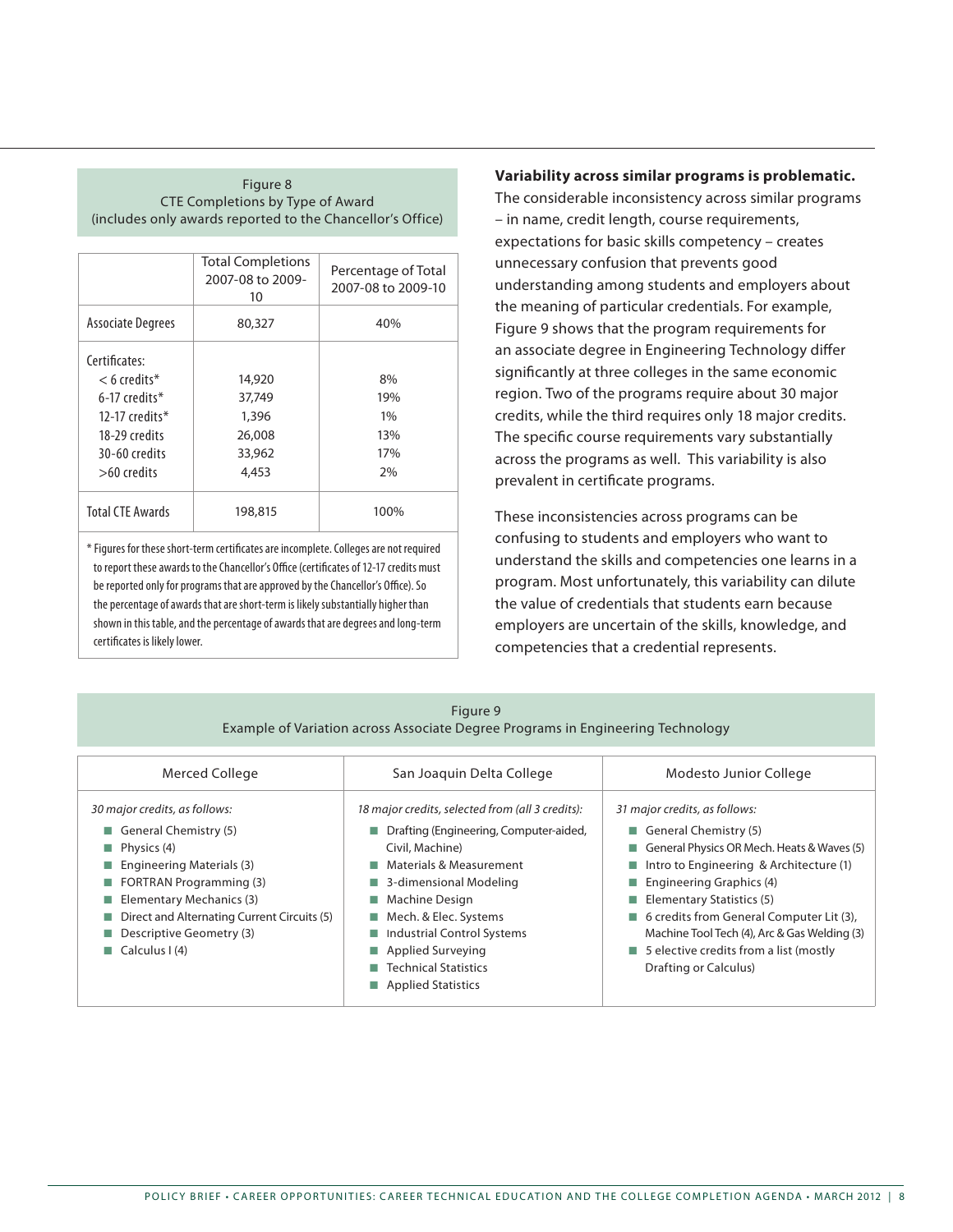## **Preliminary Findings and Next Steps**

This ongoing four-part study is guided by a set of seven criteria that characterize an effective CTE enterprise, drawn from an extensive review of the literature on career education and workforce preparation (see Figure 2). Our research to date leads us to conclude, preliminarily, that current policies, structures, and funding arrangements in California have let the CTE operation fall short of satisfying these criteria. There are exceptional programs, dedicated faculty and staff, and myriad examples of student success, but the enterprise as a whole falls short of its potential and of what California needs to sustain a competitive workforce.

*Criterion 1. Pathways articulate with K-12 where* 

*appropriate.* The development of clearly articulated pathways from K-12 to community college, as mandated and funded under the federal Perkins Act and SB 70, is challenged by a decentralized, competitive system in which individual schools and colleges may articulate courses but those courses may not be part of pathways and may not even articulate course-to-course outside of that locality. Articulation is managed at the local level with minimal state-level collaboration between the K-12 and community college systems.

*Criterion 2. Prospective students are helped to identify and enroll in CTE programs of interest.* It is not easy for prospective students to identify CTE programs in which to enroll because of the lack of emphasis on the program as the unit of planning and analysis, inadequate numbers of informed school and college counselors, the complex nature of the entire operation, and the high degree of variability across colleges in the structure of the curriculum. Further, the sheer number of programs offered would seem to confound some students, especially since some of the 12,500 programs "on the books" are no longer offered and many programs are similar but slightly different. Without proper guidance, it would be difficult for students to know why to pick one over the other.

*Criterion 3. Program offerings adapt to changing labor market needs.* The very large number of programs serving few students and producing few completions suggests that program offerings are not well targeted to labor market needs and that too many college resources

are devoted to programs of lower value. This likely reflects, in part, cumbersome and ineffective processes for terminating low-priority and low-performing programs. Additional factors may be the uneven access by colleges to timely labor market data to use in program planning, the weak influence that EWD activities have, generally, on the for-credit CTE curriculum, and the spotty record of local industry advisory boards in keeping curriculum current.

*Criterion 4. Efficient pathways exist for career advancement through credential levels.* There is no question that the community colleges offer a vast and rich set of career-oriented programs. Less obvious is whether those programs are organized into efficient pathways. The marginalization of CTE has precluded a strong emphasis on the award of career-oriented credentials in the CCC. Relatively few certificates and vocational associate degrees are awarded. The abundance of short-term credentials could be "blocks" that a student could stack to advance step-by-step in their careers, but there is no basis either in college catalogs or the management information system to know whether the certificates are designed to provide such pathways. The concentration of completions in a small set of fields and the corresponding low completion records of other programs suggest that whatever pathways do exist are not as efficient as they might be. An accountability system focused on course enrollments and other activities, rather than on program performance and completion, reinforces the systematic lack of attention to the structure of career pathways.

#### *Criterion 5. Students and employers understand the skills and competency outcomes of credential*

*programs.* The Chancellor's Office approves new CTE programs but does not set learning outcome standards for CTE programs or coordinate sector strategies whereby industry advisory boards help the system develop skill and competency standards for credential programs. Consequently, similar programs can be of vastly different scope and content at different colleges. Variations across similar programs that do not reflect different labor market requirements will confuse students and employers about the meaning of those degrees and the skills they certify and will, in turn, devalue the credential.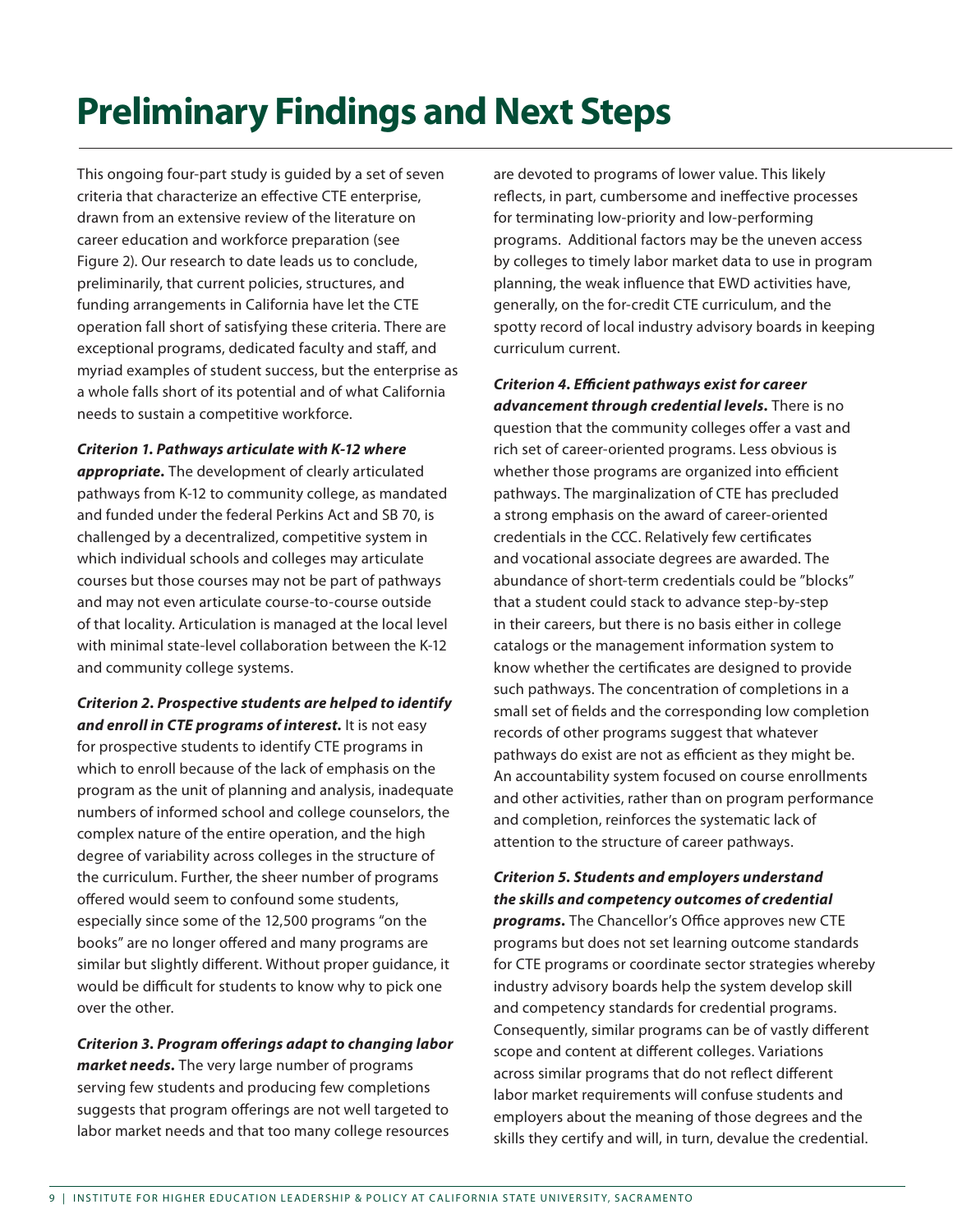The wide range of total credits and substantive requirements across CTE programs (even in the same region) would seem to leave doubt among employers about the skills and knowledge that a new hire would hold and the level of responsibility for which he or she would be suited. The variation of program content and depth is a problem for students as well, who may not know what jobs they will be prepared for by choosing a particular program.

*Criterion 6. Credentials have market value for students, as validated by outcomes data.* The uncertainty among employers about the skills and competencies of graduates impinges on the market value of credentials. In addition, colleges do not systematically track labor market outcomes of graduates and cannot track outcomes by program because, with a few exceptions, students do not enroll in programs. Nor do colleges track labor market outcomes for students who enroll in selected courses without completing a certificate or degree, yet colleges emphasize that many students benefit from taking just a few courses. The system reports only aggregate labor market outcomes for all students who earned a degree or certificate, so absent local efforts, there is no basis for validating the labor market value of individual credentials. The substantial share of CTE awards that are short-term certificates raises questions about whether many CCC students are earning credentials with real value in the labor market.

#### *Criterion 7. Resource allocation for CTE programs is predictable and responsive to workforce priorities.*

Despite higher-than-average costs in many CTE fields, CTE programs generally receive no more per-student state funding than liberal arts and science programs. Most programs seek to supplement their budgets through competitive grants, but uneven capacity to obtain grants creates unpredictable and inconsistent funding levels. Findings from the analysis of the program inventory suggest that resources are not always allocated in response to workforce priorities. The high incidence of programs with few enrollments and of programs with few completions indicates that resources might be spread too thinly over too large an array of programs – some of which are not high priorities for students or employers.

### **Moving Forward**

California's future unquestionably depends on a healthy CTE enterprise across its community colleges. There is an important window of opportunity to strengthen the CTE mission so that it can better realize its tremendous potential to serve students, regions, and the California economy. The Chancellor's Student Success Task Force recommendations, the efforts by the new Vice Chancellor for Economic and Workforce Development to improve collaboration between EWD and CTE, and legislative attention garnered by the impending January 1, 2013 sunset date for EWD all provide a window for cooperative efforts to more fully realize the potential for community college CTE programs to help sustain a competitive California economy. Our research has given us firsthand evidence of the heroic efforts that are occurring across the system to build and sustain impressive CTE programs in the face of very real obstacles. The principal goal of this four-part research project is to improve the policy environment in which CTE educators operate so that the CTE mission can be fulfilled, to the benefit of all Californians, without quite the degree of heroism that is required today from the CTE community. Our work will continue with a report describing some policy directions undertaken by other states that might offer lessons for California, followed by a report offering recommendations for a policy agenda to strengthen support for and outcomes from community college CTE programs.